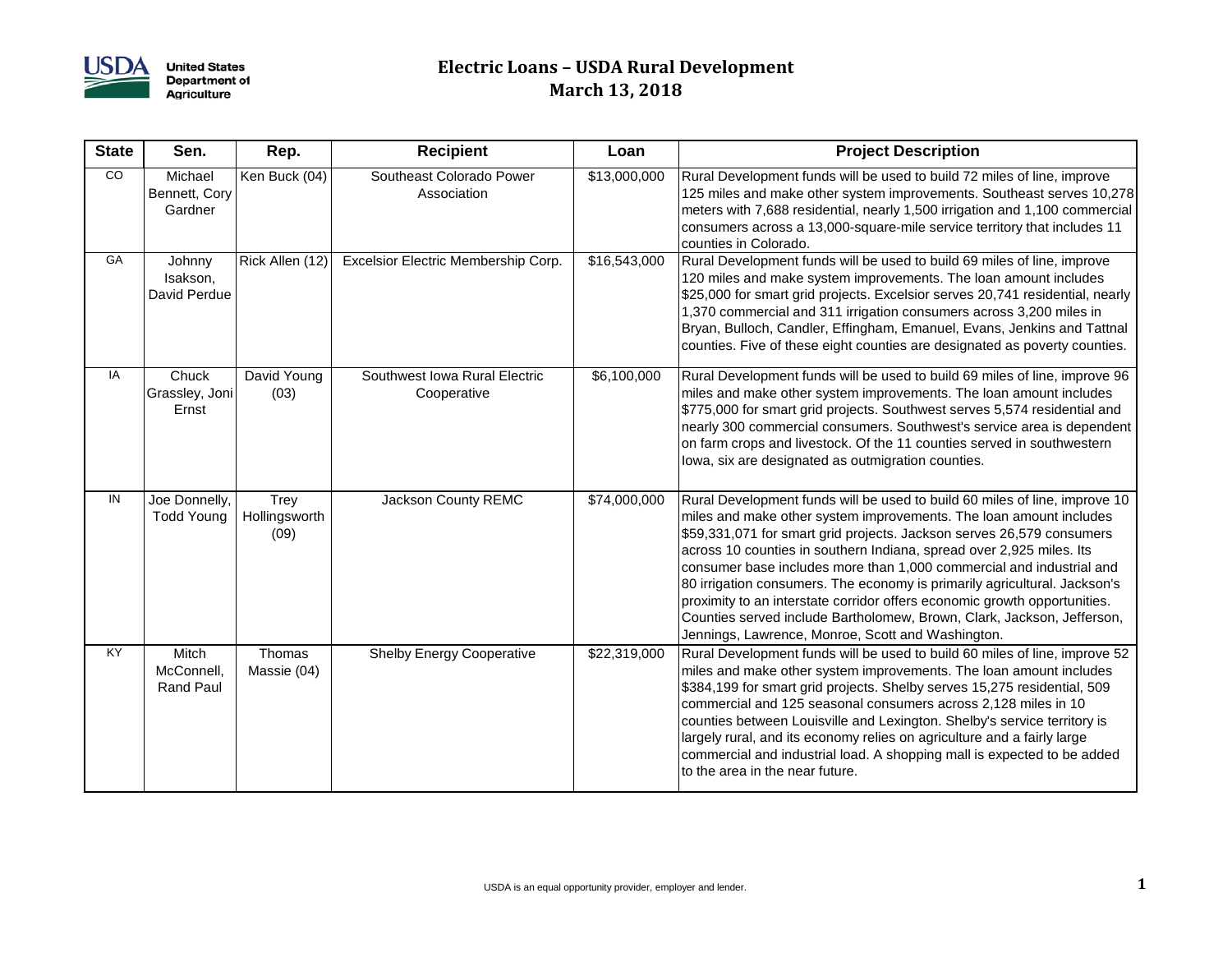

## **Electric Loans – USDA Rural Development March 13, 2018**

| <b>State</b> | Sen.                                   | Rep.                         | <b>Recipient</b>                                            | Loan         | <b>Project Description</b>                                                                                                                                                                                                                                                                                                                                                                                                                                                                                                                                                                                                                                                                                                                                                                                            |
|--------------|----------------------------------------|------------------------------|-------------------------------------------------------------|--------------|-----------------------------------------------------------------------------------------------------------------------------------------------------------------------------------------------------------------------------------------------------------------------------------------------------------------------------------------------------------------------------------------------------------------------------------------------------------------------------------------------------------------------------------------------------------------------------------------------------------------------------------------------------------------------------------------------------------------------------------------------------------------------------------------------------------------------|
| LA           | Bill Cassidy,<br>John Neely<br>Kennedy | <b>Garret Graves</b><br>(06) | Pointe Coupee Electric Membership<br>Corp.                  | \$14,926,000 | Rural Development funds will be used to build 50 miles of line, improve 18<br>miles and make system improvements. The loan amount includes<br>\$2,400,000 for smart grid projects. Pointe Coupee serves 7,272<br>residential, 2,180 commercial and 868 seasonal consumers across 1,106<br>miles of line in rural areas of Iberville, Pointe Coupee and West Baton<br>Rouge parishes.                                                                                                                                                                                                                                                                                                                                                                                                                                  |
| МE           | Susan<br>Collins,<br>Angus King        | Chellie<br>Pingree (01)      | Pegasus                                                     | \$1,510,000  | Rural Development funds will be used to build a 1.02 MW solar<br>photovoltaic renewable farm at Brunswick Landing, a business campus<br>located at a former military base. The facility will deliver approximately<br>1,971 mWh of solar power to the Midcoast Regional Redevelopment<br>Authority in Brunswick annually.                                                                                                                                                                                                                                                                                                                                                                                                                                                                                             |
| <b>MN</b>    | Amy<br>Klobuchar,<br><b>Tina Smith</b> | Collin<br>Peterson (07)      | Minnesota Valley Cooperative Light<br>and Power Association | \$10,569,000 | Rural Development funds will be used to build 52 miles of line, improve 14<br>miles and make other system improvements, including a \$560,000<br>investment in smart grid technologies. Minnesota Valley provides electric<br>service to more than 5,260 consumers over 3,273 miles of line in eight<br>counties in southwestern Minnesota. All of the counties it serves<br>(Chippewa, Lac Qui Parle, Lincoln, Lyon, Redwood, Renville, Swift and<br>Yellow Medicine) have been designated as outmigration counties. The<br>local economy is primarily agricultural. Small commercial loads account for<br>10 percent of kWh sales. Large commercial loads account for the<br>remaining kWh sales and revenue. The large commercial accounts include<br>an ethanol plant, a cheese production facility and a casino. |
| <b>MN</b>    | Amy<br>Klobuchar,<br><b>Tina Smith</b> | <b>Rick Nolan</b><br>(08)    | Crow Wing Power                                             | \$12,900,000 | Rural Development funds will be used for smart grid projects. Crow Wing<br>serves 40,000 residential, 2,307 commercial and 191 irrigation consumers<br>in Crow Wing, Cass and Morrison counties. Its service area has a strong<br>agricultural base that represents a large segment of the local economy.<br>Livestock, poultry, corn, oats and hay are the primary agricultural products<br>in the region. Most non-farm employment is associated with agricultural<br>and food processing activities. There is also some light manufacturing and<br>recreational activity area in Crow Wing's service territory.                                                                                                                                                                                                    |
| MN           | Amy<br>Klobuchar,<br><b>Tina Smith</b> | Collin<br>Peterson (07)      | Runestone Electric Association                              | \$19,500,000 | Rural Development funds will be used to build 88 miles of line, improve<br>180 miles and make system improvements. The loan amount includes<br>\$1,249,800 for smart grid projects. Runestone provides service to more<br>than 10,000 residential, 3,066 seasonal, nearly 720 commercial and 253<br>irrigation consumers across 2,900 miles in Douglas, Grant, Otter Tail,<br>Pope, Stevens and Todd counties in west central Minnesota. Stevens<br>County is classified as an outmigration county.                                                                                                                                                                                                                                                                                                                   |